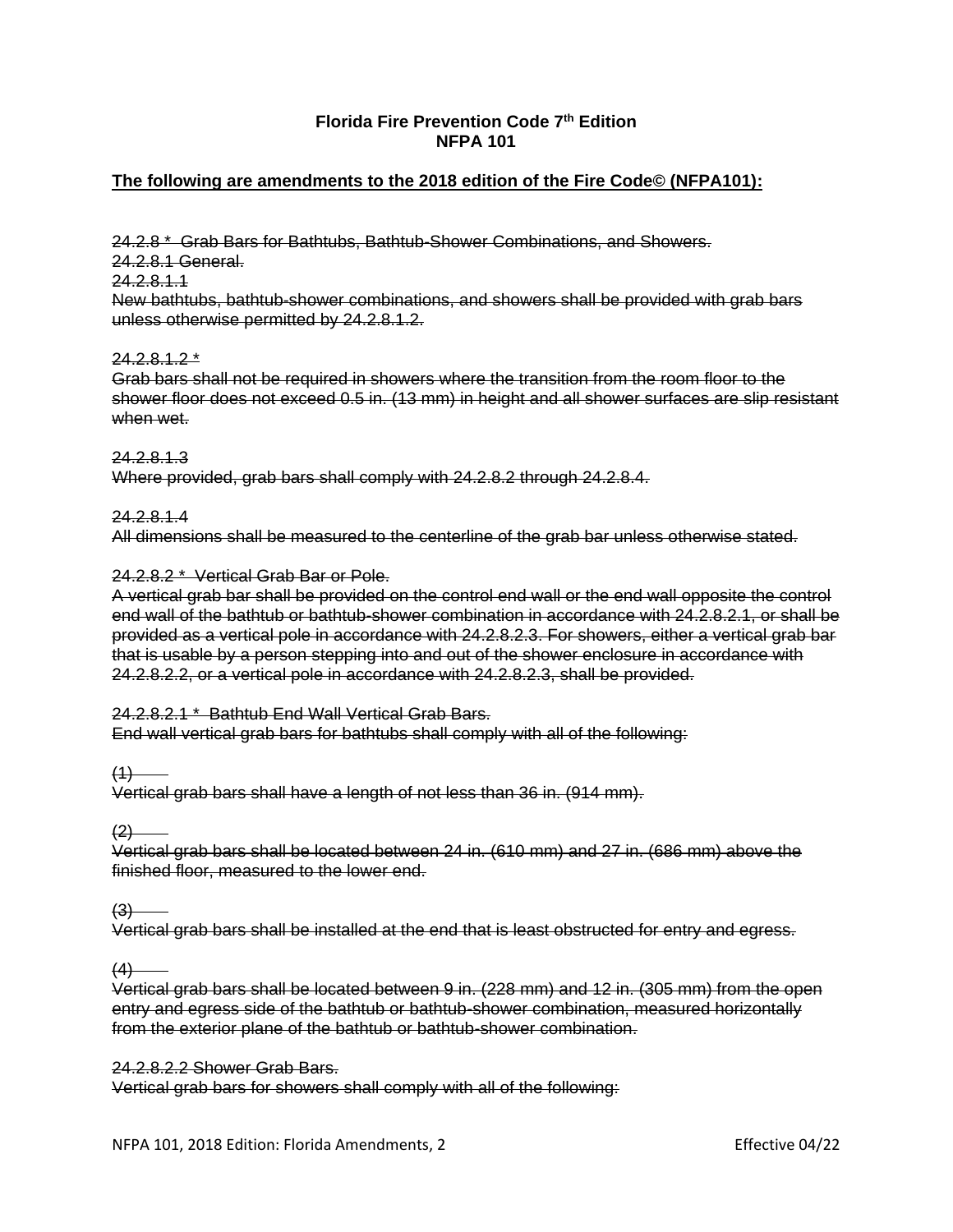$(1)$ 

Vertical grab bars shall have a length of not less than 24 in. (610 mm).

 $(2)$ 

Vertical grab bars shall be located between 36 in. (914 mm) and 39 in. (991 mm) above the finished floor, measured to the lower end.

## 24.2.8.2.3 \* Vertical Poles.

Vertical, pole-type grab bars shall be fixed to the floor or to the bathtub and either the room ceiling or an adjacent wall and shall comply with all of the following:

 $(4)$ 

Poles shall be located within 6 in. (150 mm), measured horizontally, of the outside or outer edge of the bathtub, bathtub-shower combination, or shower.

### $(2)$

Poles shall be located within 30 in. (760 mm), measured horizontally, of the vertical plane of the control end wall of a bathtub or bathtub-shower combination.

### 24.2.8.3 Back Wall Grab Bar.

For bathtubs and bathtub-shower combinations bounded on two or three sides by walls, a diagonal grab bar in accordance with 24.2.8.3.1 or horizontal grab bar in accordance with 24.2.8.3.2 shall be provided on the back wall.

### 24.2.8.3.1 \* Back Wall Diagonal Grab Bars.

Diagonal grab bars shall comply with all of the following:

 $(1)$ 

Diagonal grab bars shall have a length of not less than 24 in. (600 mm).

 $(2)$ 

Diagonal grab bars shall be located so the higher end is closest to the control end wall.

 $(3)$ 

Higher ends of diagonal grab bars shall be located a maximum of 12 in. (305 mm) from the control end wall.

 $(4)$ 

Higher ends of diagonal grab bars shall be located 25 in. (635 mm) minimum and 27 in. (685 mm) maximum above the rim of the bathtub.

 $(5)$ 

Lower ends of diagonal grab bars shall be located 8 in. (203 mm) minimum and 10 in. (254 mm) maximum above the rim of the bathtub.

24.2.8.3.2 Back Wall Horizontal Grab Bars. Horizontal grab bars shall comply with all of the following:

 $(1)$ 

Horizontal grab bars shall be located 8 in. (205 mm) minimum and 10 in. (255 mm) maximum above the bathtub rim.

NFPA 101, 2018 Edition: Florida Amendments, 2 Effective 04/22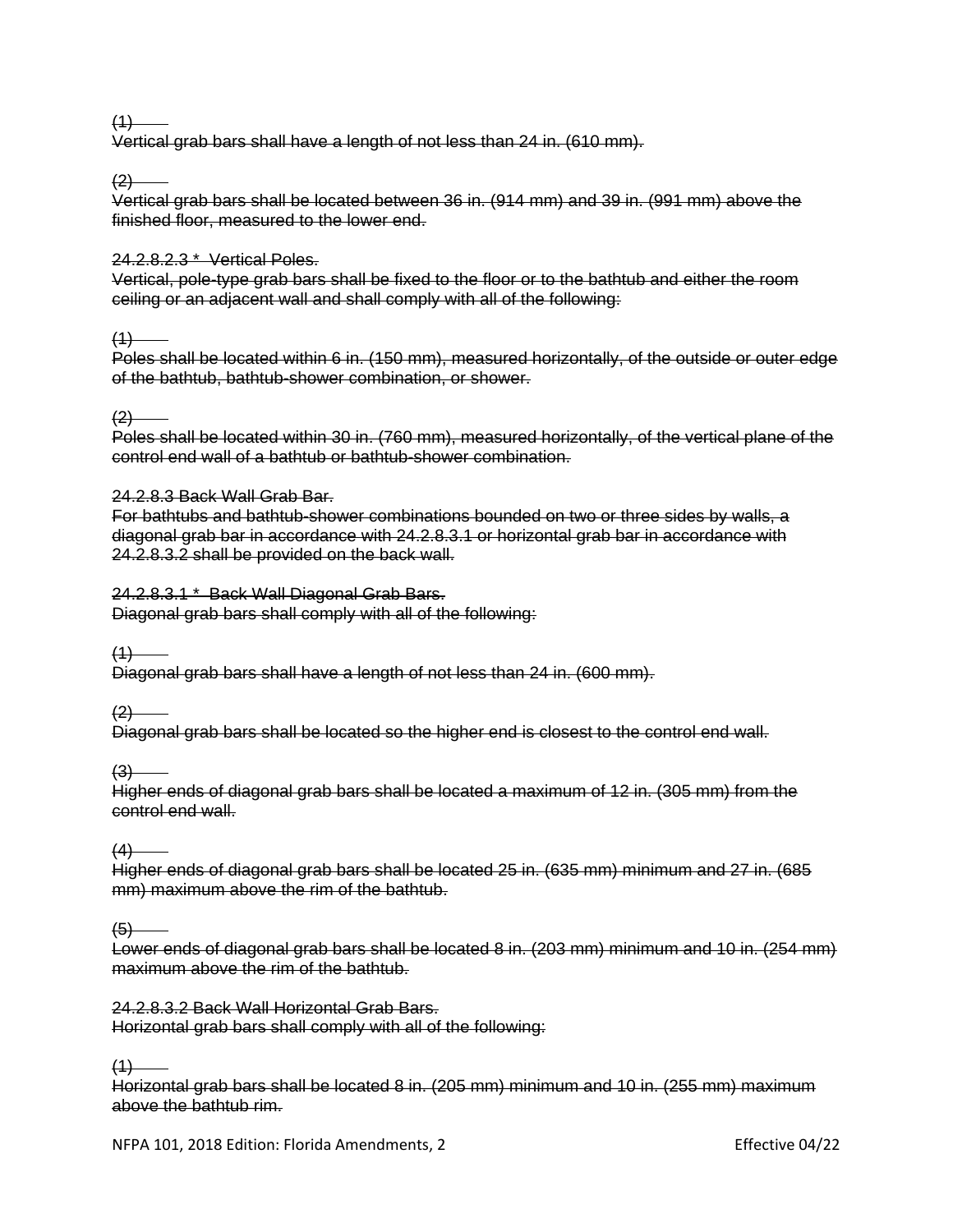### $(2)$

Horizontal grab bars shall be located so one end is 12 in. (305 mm) maximum from the control end wall and the other end is located 24 in. (610 mm) maximum from the opposite, or head, end of the bathtub.

## 24.2.8.4 \* Grab Bar Details.

## 24.2.8.4.1

Grab bars shall be circular in cross section with a minimum diameter of 11∕ 4 in. (32 mm) and a maximum diameter of 2 in. (51 mm).

## 24.2.8.4.2

Where attached to a wall, grab bars shall provide a clearance for hand grasp of 11⁄2 in. (38 mm) minimum.

### 24.2.8.4.3

Grab bars shall be designed and constructed to the structural loading conditions in accordance with the building code.

## A.24.2.8

The grab bars required by 24.2.8 are designed to improve safety of showering and bathing by ambulatory users, typically entering and exiting a bath, bathtub-shower combination, or shower facility for showering while standing, or for other forms of bathing that can entail transition to/from a crouching or sitting position.

For grab bar requirements appropriate for other uses and users, especially users with disabilities, refer to the requirements in ICC/ANSI A117.1, Accessible and Usable Buildings and Facilities. Generally, the grab bars specified for this Code will not interfere with other grab bars installed in accordance with the requirements of ICC/ANSI A117.1, and they can contribute to meeting the requirements of ICC/ANSI A117.1 and vice versa. For example, combination vertical and horizontal grab bars (e.g., in an L configuration), as addressed by ICC/ANSI A117.1, can meet the requirements of this Code for a vertical grab bar. Similarly, requirements for a horizontal grab bar on the back wall are compatible.

Dimensions for the height of grab bars are based on typical, mass-produced bathtubs with a wall height above the finished floor of about 15 in. (380 mm) and the bottom of the bathtub within 1 in. to 2 in. (25 mm to 51 mm) of the finished floor elevation. Adjustments to stipulated grab bar height limits and ranges, referenced to the bath tub rim, should be considered for bathtubs having higher walls and, thus, rim heights, above the bottom of the tub and, possibly, also the wall height above the finished floor. ICC/ANSI A117.1 references grab bar height dimensions to the bathtub rim and, for consistency with this widely used ANSI standard, that convention is maintained in this Code.

## A.24.2.8.1.2

The provision of 24.2.8.1.2 is intended to ensure that grab bars, if provided voluntarily (i.e., as nonrequired) for dedicated showers, meet the requirements of 24.2.8, so that something appearing to be a grab bar can effectively perform as one. However, such grab bars would only be considered nonrequired in the case of dedicated showers not involving misstep and fall dangers addressed by 7.1.6.2 and 7.1.6.4. This means that walking surfaces must be at least as safe, in terms of underfoot conditions, as any other portion of the means of egress (where, for example, handrails are not required) for users not having mobility disabilities. This would require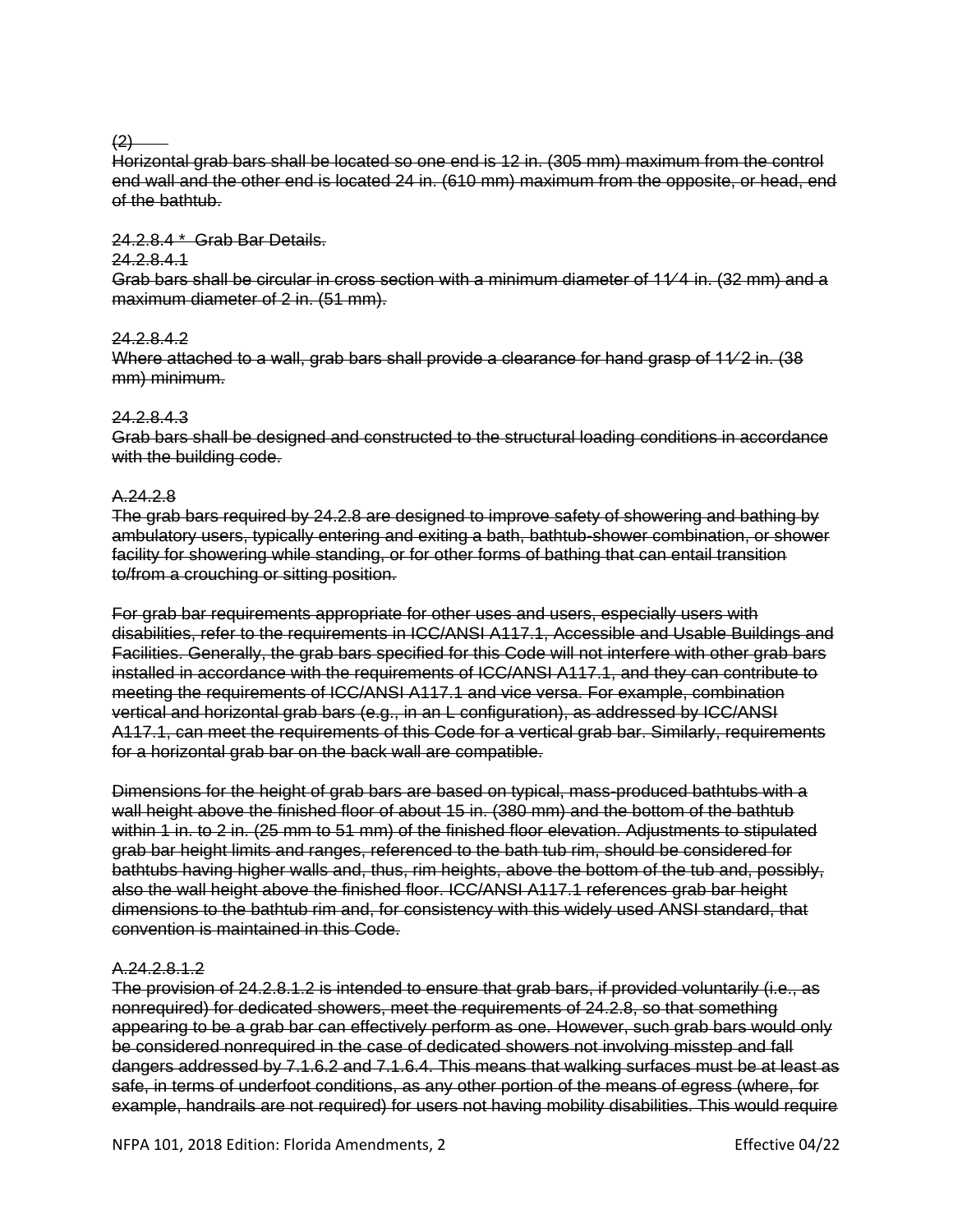exceptionally careful choice and maintenance of underfoot materials as well as very effective control of water within and adjacent to the dedicated shower facility.

## A.24.2.8.2

The requirements within this section provide design options for points of control when entering and/or exiting a bathtub or shower. Points of control are critical to providing guidance and stability to an occupant much the same as a handrail provides on stairs. The different points of control specified by this section, wall-mounted grabs or vertical poles, provide options for compliance in a wide range of conditions. It is important to note that only one point of control is required for entry and egress transfers. The use of a vertical pole is not required and is offered as an option to wall-mounted grab bars.

#### A.24.2.8.2.1

Grab bars located where they interfere with sealing or with a shower curtain against escape of water — especially to the floor surface outside the shower facility — might introduce safety problems in the form of greatly reduced slip resistance of the walking surface, which could violate this Code. This can be avoided with a 6 in. (150 mm) horizontal separation between the shower curtain rod and the grab bar. It is assumed that other forms of water control, such as an installed enclosure, will not interfere with the use of grab bars.

#### A.24.2.8.2.3

A freestanding pole satisfying requirements for a grab bar can offer flexibility in placement, for example, within the close quarters of a small bathroom where there is a water closet adjacent to the bathing facility and a single grab bar can serve both facilities. Where the bathing facility is freestanding, without walls, especially with large soaking tubs, including those on pedestals, the vertical pole–type grab bar is especially useful. The pole also can solve attachment problems where walls are nonexistent or difficult to use for installing conventional, wall-mounted grab bars.

### A.24.2.8.3.1

Using the midpoints of the distance ranges and the minimum distance from the control end wall results in a 45-degree angle for the diagonal grab bar. Such a diagonal grab bar (or alternatively, a horizontal grab bar fairly similar to the option provided by 24.2.8.3.1, which meets requirements of ICC/ANSI A117.1, Standard for Accessible and Usable Buildings and Facilities) was found suitable in tests performed of several grab bar options with 103 independent-living seniors with an average age of 70 [Sveistrup et al., 2003].

#### A.24.2.8.4

The best-performing grab bars are in the middle third of the permitted range for circular diameter. For some grab bar designs, with undulations and other surface geometry features to improve slip resistance for users' hands, these dimensions will be nominal with small variations depending on where measurements are taken. Children and others with smaller hands will be able to use the diameters within the lower part of the permitted range. When using a freestanding pole for a grab bar, structural considerations, especially for stiffness, might dictate using diameters in the upper part of the permitted range.

Note that a minimum clearance between the grab bar and an adjacent surface is specified. With grab bars, especially horizontal ones, on which large, downward loads are imposed by the arms of users, there is some concern about people's hands slipping into the clear space; however, this can occur even with an absolute 1.5 in. (38 mm) clearance, as some standards specify and most grab bar designs provide. Thus the main difference in the end result is where, along its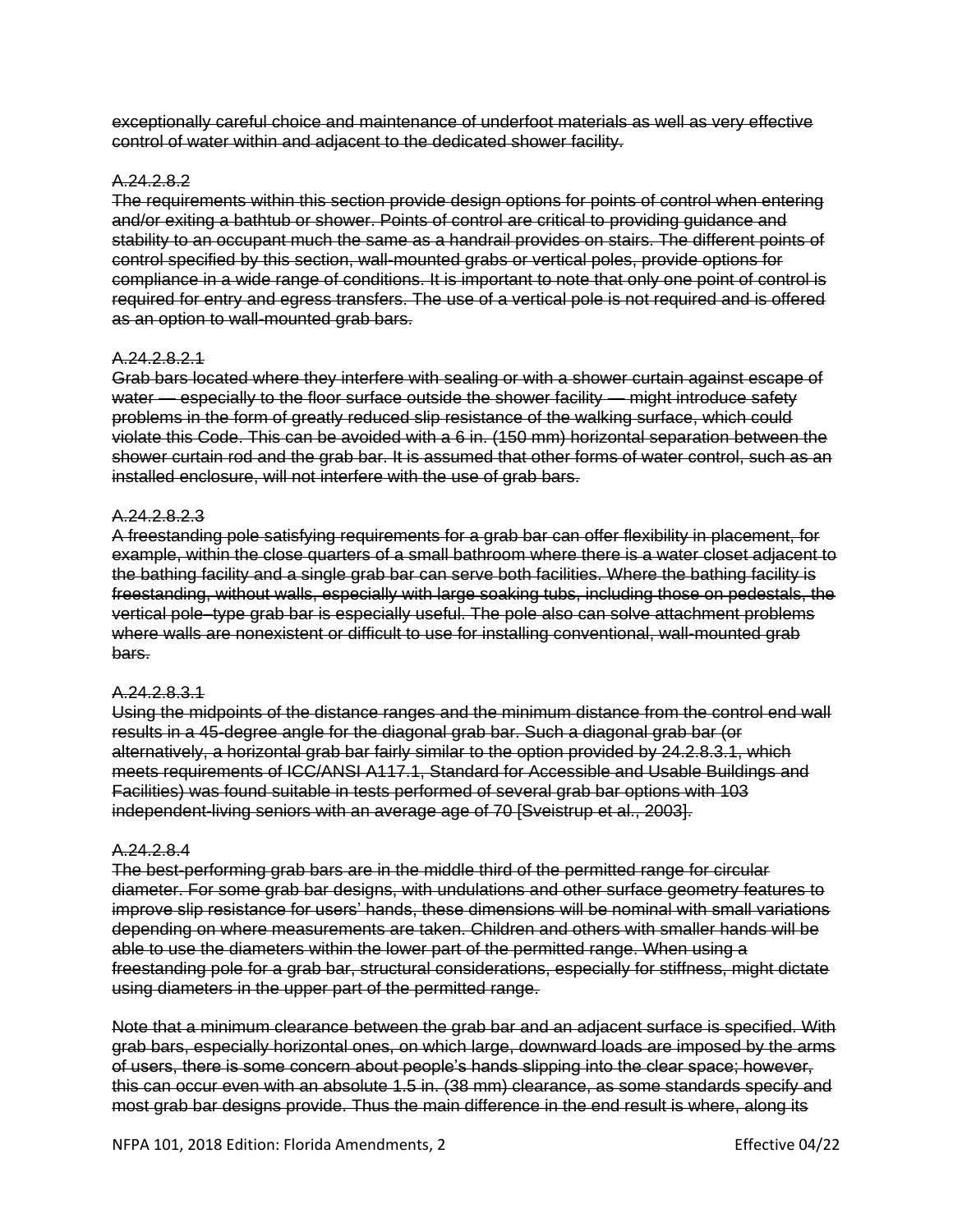length, the arm gets wedged behind the grab bar, not the complete prevention of this happening at all.

## 12.2.1.2

Where bathtubs, bathtub-shower combinations, or showers are present, grab bars shall be provided in accordance with the provisions of 24.2.8.

### 14.2.1.5

Where bathtubs, bathtub-shower combinations, or showers are present, grab bars shall be provided in accordance with the provisions of 24.2.8.

#### 16.2.1.1

Where bathtubs, bathtub-shower combinations, or showers are present, grab bars shall be provided in accordance with the provisions of 24.2.8.

26.2.4 \* Grab Bars for Bathtubs, Bathtub-Shower Combinations, and Showers. Where new bathtubs, bathtub-shower combinations, or showers are present, grab bars shall be provided in accordance with the provisions of 24.2.8.

### 28.2.1.4

Where bathtubs, bathtub-shower combinations, or showers are present, grab bars shall be provided in accordance with the provisions of 24.2.8.

## 30.2.1.3

Where bathtubs, bathtub-shower combinations, or showers are present, grab bars shall be provided in accordance with the provisions of 24.2.8.

## 32.2.2.7

Where bathtubs, bathtub-shower combinations, or showers are present, grab bars shall be provided in accordance with the provisions of 24.2.8.

#### 32.3.2.1.3

Where bathtubs, bathtub-shower combinations, or showers are present, grab bars shall be provided in accordance with the provisions of 24.2.8.

## 36.2.1.6.1

Where bathtubs, bathtub-shower combinations, or showers are present, grab bars shall be provided in accordance with the provisions of 24.2.8.

#### 36.2.1.6.2

The provisions of 36.2.1.6.1 shall not apply to display bathtubs, bathtub-shower combinations, or showers.

#### 38.2.1.5.1

Where bathtubs, bathtub-shower combinations, or showers are present, grab bars shall be provided in accordance with the provisions of 24.2.8.

## 38.2.1.5.2